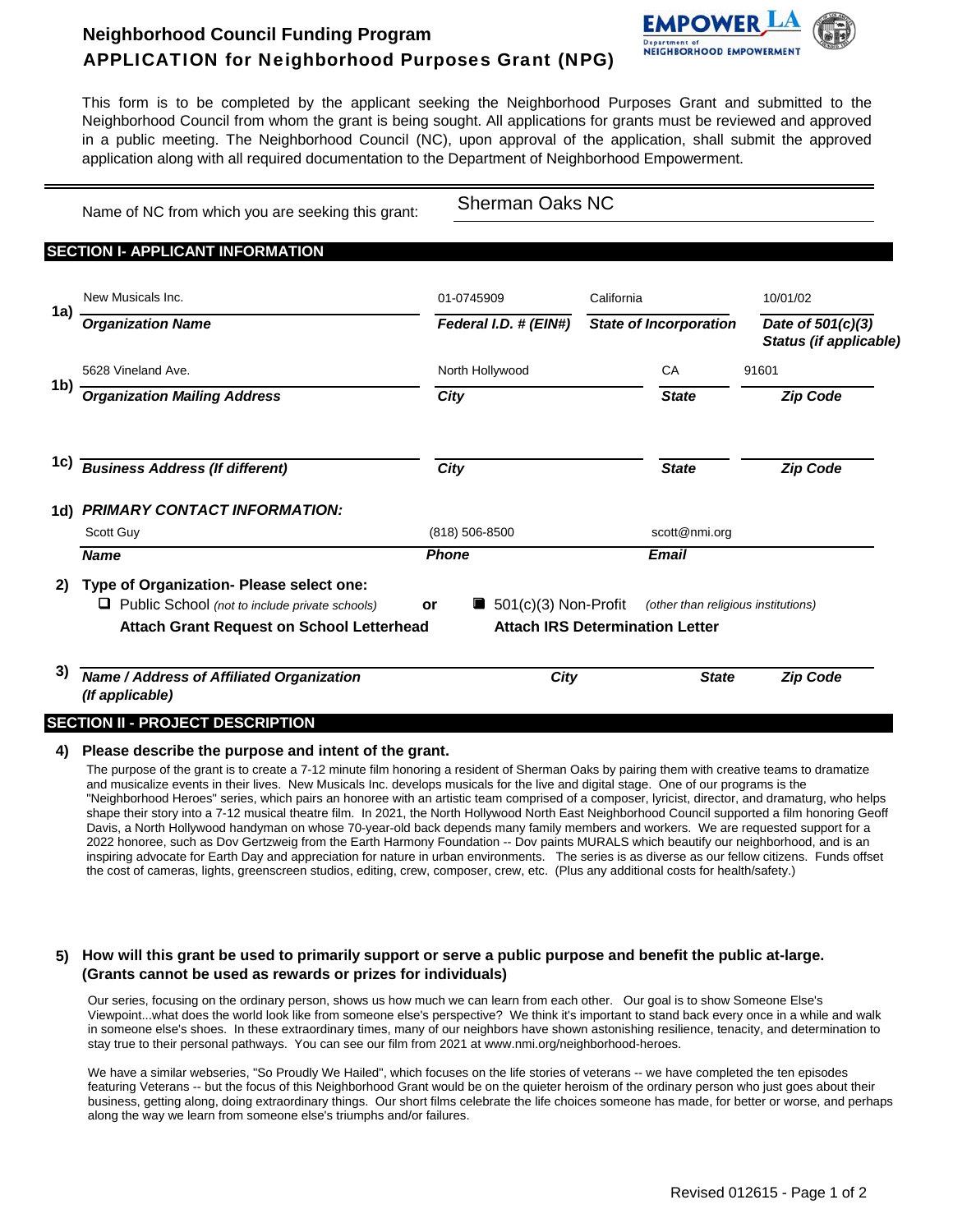*City of Los Angeles, Department of Neighborhood Empowerment* 

|      |                                                                                                                                                                                                                                   |                        | NPG APPLICATION Page 2                                                        |  |  |  |
|------|-----------------------------------------------------------------------------------------------------------------------------------------------------------------------------------------------------------------------------------|------------------------|-------------------------------------------------------------------------------|--|--|--|
|      | SECTION III - PROJECT BUDGET OUTLINE                                                                                                                                                                                              |                        |                                                                               |  |  |  |
|      | 6a) Personnel Related Expenses                                                                                                                                                                                                    | <b>Requested of NC</b> | <b>Total Projected Cost</b>                                                   |  |  |  |
|      | Director, dramaturg, producer, music director                                                                                                                                                                                     | \$1,250.00             | \$1,750.00                                                                    |  |  |  |
|      | Writer, composer, actor                                                                                                                                                                                                           | \$1,250.00             | \$1,250.00                                                                    |  |  |  |
|      | Editor, sound/camera crew, admin                                                                                                                                                                                                  | \$650.00               | \$850.00                                                                      |  |  |  |
|      | 6b) Non-Personnel Related Expenses                                                                                                                                                                                                | <b>Requested of NC</b> | <b>Total Projected Cost</b>                                                   |  |  |  |
|      | Room Rental                                                                                                                                                                                                                       | \$500.00               | \$1,500.00                                                                    |  |  |  |
|      | Food, craft services, insurance, overhead                                                                                                                                                                                         | \$200.00               | \$700.00                                                                      |  |  |  |
|      | Cameras, costumes, props, microphones; soundtrack/score                                                                                                                                                                           | \$1,150.00             | \$1,150.00                                                                    |  |  |  |
|      | Have you (applicant) applied to any other Neighborhood Councils requesting funds for this project?                                                                                                                                |                        |                                                                               |  |  |  |
| 7)   | $\Box$ No<br>Yes, please list names of NCs:                                                                                                                                                                                       |                        | North Hollywood North East, and North Hollywood to honor N.Hollywood resident |  |  |  |
|      |                                                                                                                                                                                                                                   |                        |                                                                               |  |  |  |
| 8)   | Is the implementation of this specific program or purpose described in box 4 above contingent on any other                                                                                                                        |                        |                                                                               |  |  |  |
|      | factors or sources or funding? (Including NPG applications to other NCs)<br>$\Box$ No<br>Yes, please describe:                                                                                                                    |                        |                                                                               |  |  |  |
|      | <b>Source of Funding</b>                                                                                                                                                                                                          | <b>Amount</b>          | <b>Total Projected Cost</b>                                                   |  |  |  |
|      | NMI General Operating Fund (difference between total project and NC grant)                                                                                                                                                        | \$2,200.00             | \$7,200.00                                                                    |  |  |  |
|      |                                                                                                                                                                                                                                   |                        |                                                                               |  |  |  |
|      |                                                                                                                                                                                                                                   |                        |                                                                               |  |  |  |
| 9)   | What is the TOTAL amount of the grant funding requested with this application:<br>11/01/22<br>10a) Start date:<br><b>Date Funds Required:</b><br>10b)                                                                             | 12/01/22               | \$5,000.00                                                                    |  |  |  |
|      |                                                                                                                                                                                                                                   |                        |                                                                               |  |  |  |
|      |                                                                                                                                                                                                                                   |                        |                                                                               |  |  |  |
|      | 05/01/23<br><b>Expected completion date:</b>                                                                                                                                                                                      |                        | (After completion of the project, the applicant must submit a                 |  |  |  |
|      | follow-up form to the Neighborhood Council and the Department of Neighborhood Empowerment)                                                                                                                                        |                        |                                                                               |  |  |  |
|      | <b>SECTION IV - POTENTIAL CONFLICTS OF INTEREST</b>                                                                                                                                                                               |                        |                                                                               |  |  |  |
|      | 11a) Do you (applicant) have a former or existing relationship with a Board Member of the NC?                                                                                                                                     |                        |                                                                               |  |  |  |
|      | $\blacksquare$ No<br>$\Box$ Yes - Please describe below:                                                                                                                                                                          |                        |                                                                               |  |  |  |
|      | <b>Name of NC Board Member</b>                                                                                                                                                                                                    |                        | <b>Relationship to Applicant</b>                                              |  |  |  |
|      |                                                                                                                                                                                                                                   |                        |                                                                               |  |  |  |
|      |                                                                                                                                                                                                                                   |                        |                                                                               |  |  |  |
|      |                                                                                                                                                                                                                                   |                        |                                                                               |  |  |  |
|      | 11b) If yes, did you request that the board member consult the Office of the City Attorney before                                                                                                                                 |                        |                                                                               |  |  |  |
|      | $\Box$ Yes $\Box$ No *(Please note that if a Board Member of the NC has a conflict of<br>filing this application?                                                                                                                 |                        |                                                                               |  |  |  |
|      | interest and completes this form, or participates in the discussion and voting of this NPG, the Department                                                                                                                        |                        |                                                                               |  |  |  |
|      | will deny the payment of this grant in its entirety.)                                                                                                                                                                             |                        |                                                                               |  |  |  |
| 10c) | <b>SECTION V - DECLARATION AND SIGNATURE</b>                                                                                                                                                                                      |                        |                                                                               |  |  |  |
|      |                                                                                                                                                                                                                                   |                        |                                                                               |  |  |  |
|      | I hereby affirm that, to the best of my knowledge, the information provided herein and communicated otherwise                                                                                                                     |                        |                                                                               |  |  |  |
|      | is truly and accurately stated. I further affirm that I have read Appendix A, "What is a Public Benefit," and<br>Appendix B "Conflicts of Interest" of this application and affirm that the proposed project(s) and/or program(s) |                        |                                                                               |  |  |  |

**prevent the awarding of the Neighborhood Purposes Grant. I affirm that I am not a current Board Member of the Neighborhood Council to whom I am submitting this application. I further affirm that if the grant received is not used in accordance with the the terms of the application stated here, said funds shall be returned immediately to the Neighborhood Council.**

**12a)** Executive Director of Non-Profit Corporation or School Principal REQUIRED **12b) Secretary of Non-profit Corporation or Assistant School Principal - REQUIRED\*** *Title Signature Signature Date PRINT Name Date PRINT Name Title* Scott Guy **Executive Director** Scott Guy<br>
PRINT Name<br>
Secretary of Non-profit Corporation or Assistant School Principal - REQUIRED\*<br>
John Mitchell President/Secretary<br>
2.4.4.22

\* If a current Board Member holds the position of Executive Director or Secretary, please contact the Department at (213) 978-1551 for instructions on completing this form